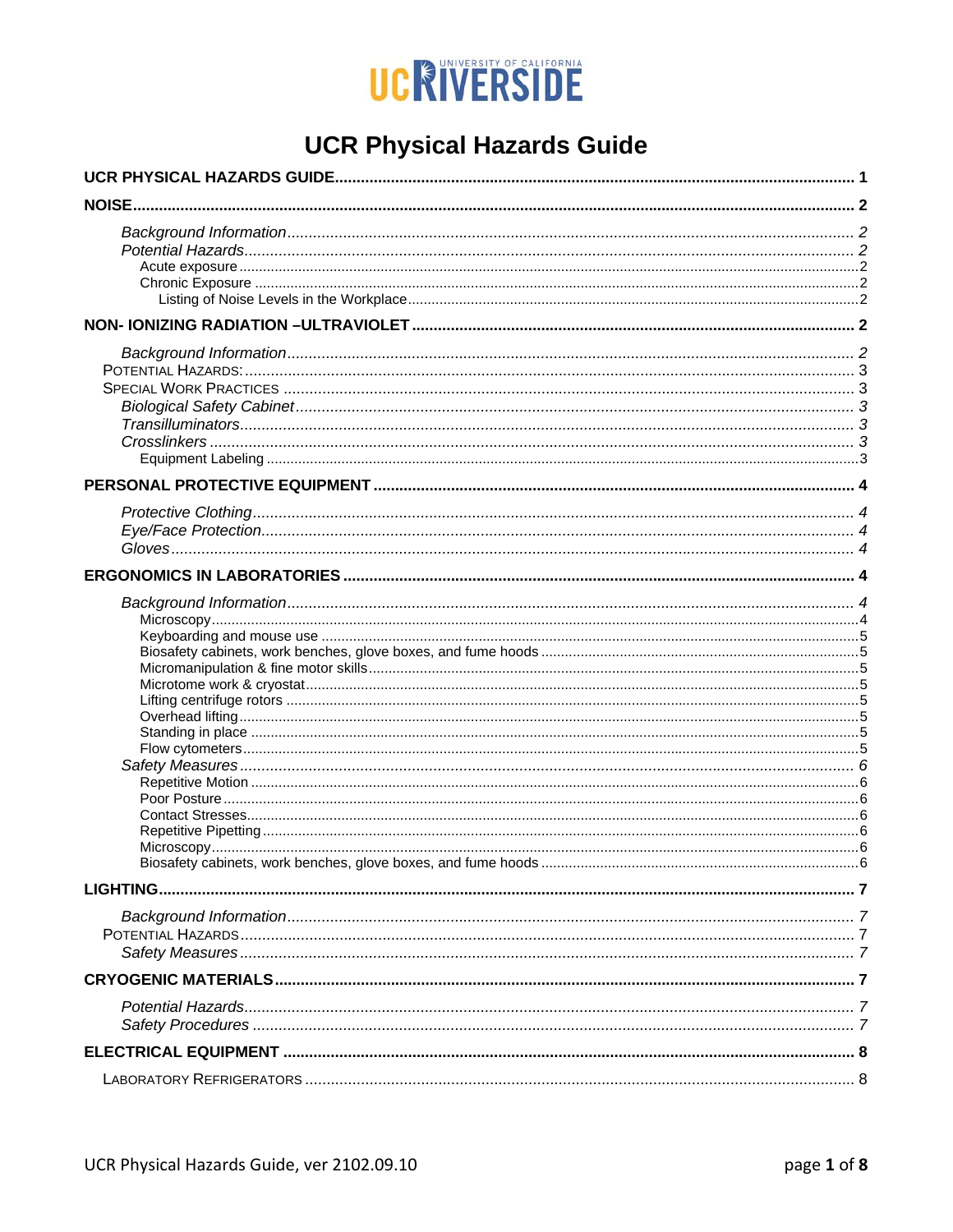

#### **Introduction**

In addition to hazards associated with using chemicals, biological materials, radioactive materials, radiation producing machines, and lasers in laboratories there are also physical hazards. Physical hazards are included but not limited to: Noise, Ultraviolet Radiation (other than Lasers) Ergonomics, Lighting, Cryogens, and Electrical Use.

## **NOISE**

#### **Background Information**

From a safety point of view, frequency and sound pressure level (intensity) are the two most important characteristics of noise that can result in a hazardous exposure. The human ear can detect sounds in frequencies ranging between 16 to 16,000 hertz (Hz). The decibel (dB) is a unit used to express the intensity of the sound wave.

#### **Potential Hazards**

#### **Acute exposure**

Acute forms of noise exposure occur from high levels of noise within a short period of time. This type of occupational exposure occurs during high noise level explosions and often affects only one ear. Noise level is the most important factor in this type of exposure. Acute exposure can lead to temporary hearing loss, permanent hearing loss, or even deafness.

#### **Chronic Exposure**

Long term exposure to high levels of noise can cause permanent irreversible hearing loss or deafness. Noise level, frequency, exposure duration, personal susceptibility, and age are allimportant factors, which influence noise exposure effect from chronic exposure. According to the OSHA standard for occupational noise exposure, the maximum permissible noise level for 8 hours per day is 90 dB. When daily exposure is composed of different noise levels, their combination effect should be considered as a TWA (time weighted average). The 8 hours TWA should not exceed the limit value of 90 dB.

#### *Listing of Noise Levels in the Workplace*

| Noise description                                           | Noise Level (dB) |
|-------------------------------------------------------------|------------------|
| Whisper                                                     | 30               |
| <b>Normal Conversation</b>                                  | 60               |
| <b>Ringing Telephone</b>                                    | 80               |
| Any concerns regarding noise levels in the laboratory can b |                  |

be directed to the campus industrial hygienist at 951-827-5528 or at www.ucr.edu.

## **Non- Ionizing Radiation –Ultraviolet**

#### **Background Information**

Ultraviolet radiation is a part of electromagnetic spectrum with wavelength of 200 to 400 nm. The most common sources of UV in laboratories are germicidal lamps in biosafety cabinets nucleic acid transillumination boxes, and nucleic acid crosslinkers.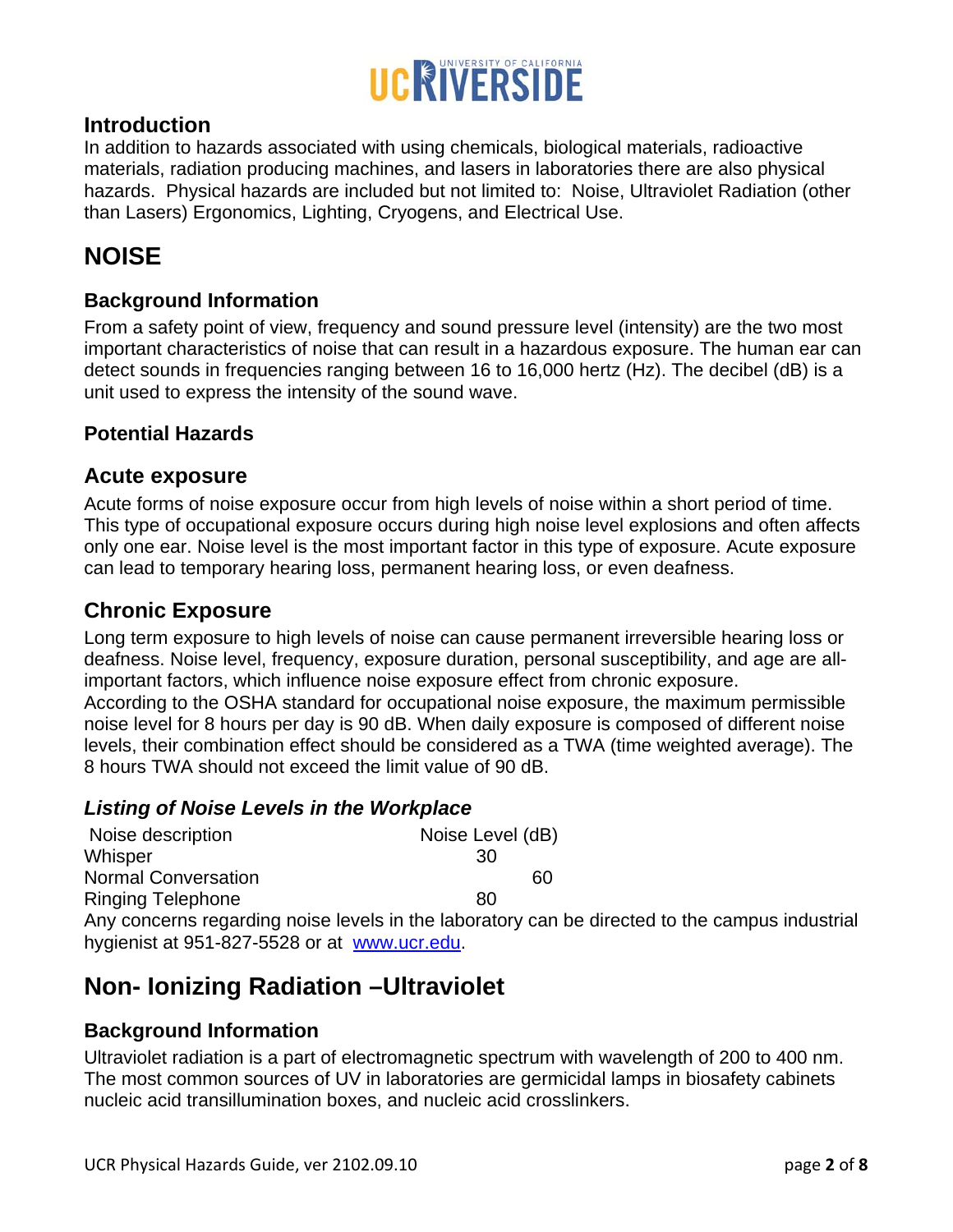## *Potential Hazards:*

There are no immediate warning symptoms to indicate overexposure. Symptoms of overexposure include varying degrees of erythema (sunburn) or photokeratitis (welder's flash) typically appear hours after exposure has occurred.

- o **Skin injury**: Wavelengths below 320 nm are primarily responsible for reddening and burning. These symptoms may vary from a simple reddening at the site of exposure to sever blistering and desquamation.
- o **Eye Injury**: UV exposure can injure the cornea, the outer protective coating of the eye. Symptoms include a sensation of sand in the eye that may last up to two days. Chronic exposure to acute high energy radiation can lead to the formation of cataracts.

## *Special Work Practices*

Never allow the skin or eyes to be overexposed to UV radiation sources. UV radiation generated by some of the laboratory equipment can exceed recommended exposure limits and cause injury with exposures as brief as three seconds in duration.

## **Biological Safety Cabinet**

Never work in a biological safety cabinet while the germicidal lamp is on. If possible, close the sash while the lamp is on.

## **Transilluminators**

Never use a transilluminator without the protective shield in place. Shields must be kept clean and replaced when damaged

## **Crosslinkers**

**ULTRAVIOLET** 

**LIGHT** 

Crosslinkers must not be used if the door safety interlock is not working properly

# **Equipment Labeling**

Many overexposures to UV radiation have occurred as a result of individuals not knowing the hazards associated with UV-emitting equipment. To help prevent eye and skin injuries, any equipment that

emits UV radiation must be conspicuously labeled with a caution label. Below are some examples of UV labels:











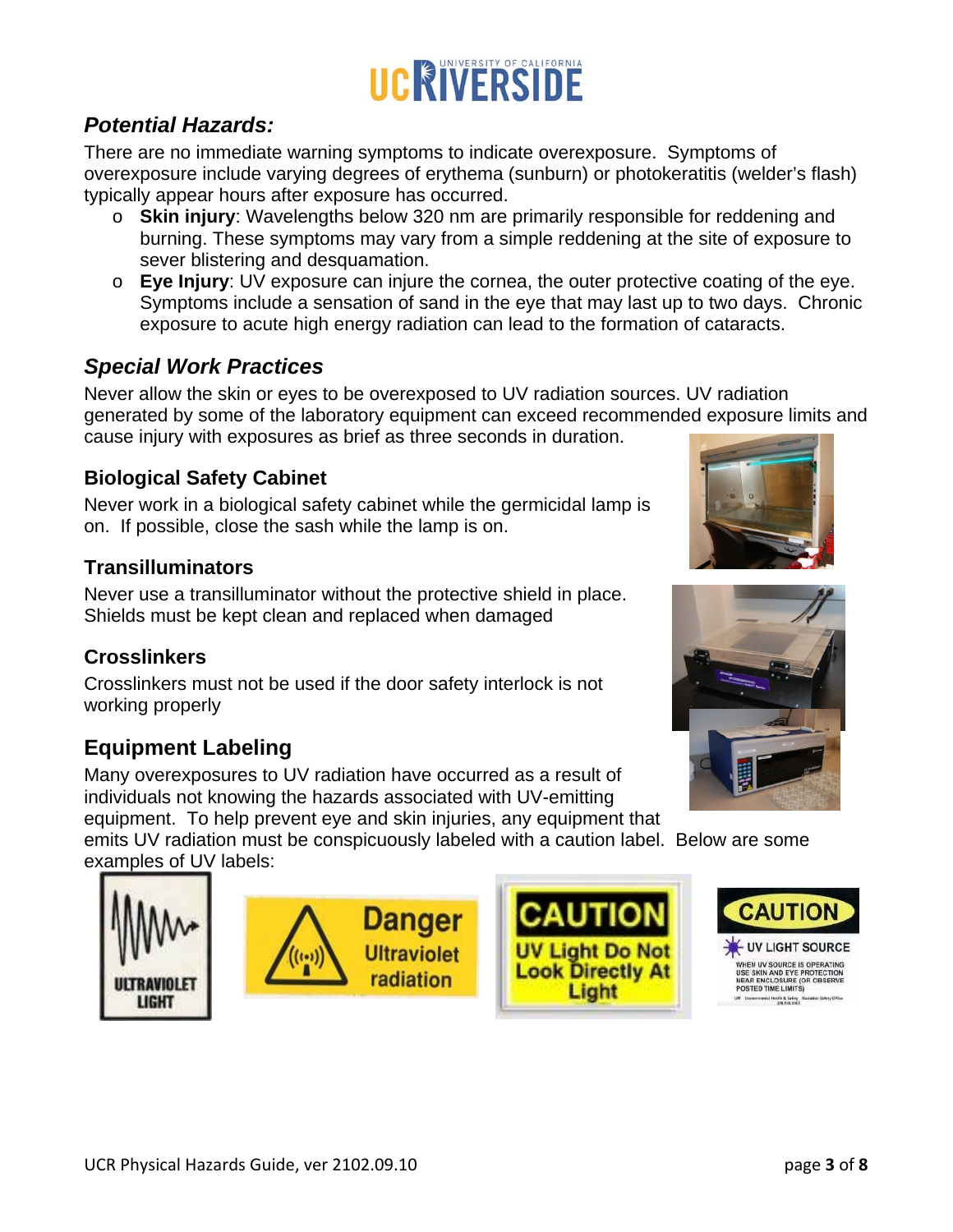

## **Personal Protective Equipment**

#### **Protective Clothing**

Wear standard laboratory apparel including a fully buttoned lab coat, long pants, and closed toe shoes. While working with UV radiation sources, lab workers must be particularly careful to prevent gaps in protective clothing that commonly occur around the neck and wrist areas.

#### **Eye/Face Protection**

If there is any potential for the eyes and face to be exposed to UV radiation, a polycarbonate face shield stamped with the ANSI Z87.1-1989 UV certification or polycarbonate safety glasses must be worn to protect the eyes and face. Ordinary prescription eyeglasses may not block UV radiation. UV certified goggles and safety glasses will protect the eyes, but it is not uncommon for lab workers to suffer facial burns in the areas not covered by the goggles or glasses.

#### **Gloves**

Wear disposable nitrile gloves to protect exposed skin on the hands. Make certain wrists and forearms are covered between the tops of gloves and the bottom of the lab coat sleeves

If you start to experience symptoms of UV exposure, seek medical attention and notify EH&S at 951-827-5528.

## **Ergonomics in Laboratories**

#### **Background Information**

Laboratories have a number of ergonomic issues which may need to be addressed depending on the individual's technique, work station design, equipment design, and work duration. The following is a list of potential ergonomic hazards found in laboratories:

#### **Repetitive Pipetting**

Some labs require many hours of pipetting. Tasks such as mixing or dispensing need evaluated since they require frequent repetitions. Symptoms such as pain in the forearm, thumb, neck, shoulder, or elbow should not be ignored since repetitive pipetting can lead to illnesses such as tendonitis, tenosynovitis, and trigger finger.

#### **Microscopy**

A microscope that is too low or not positioned properly puts undue stress on the neck and causes the shoulders and upper back to be rounded forward. Bad posture compromises blood flow, compresses nerves to the arms, and increases muscle strain. The arms should also be properly supported so that contact stresses are avoided.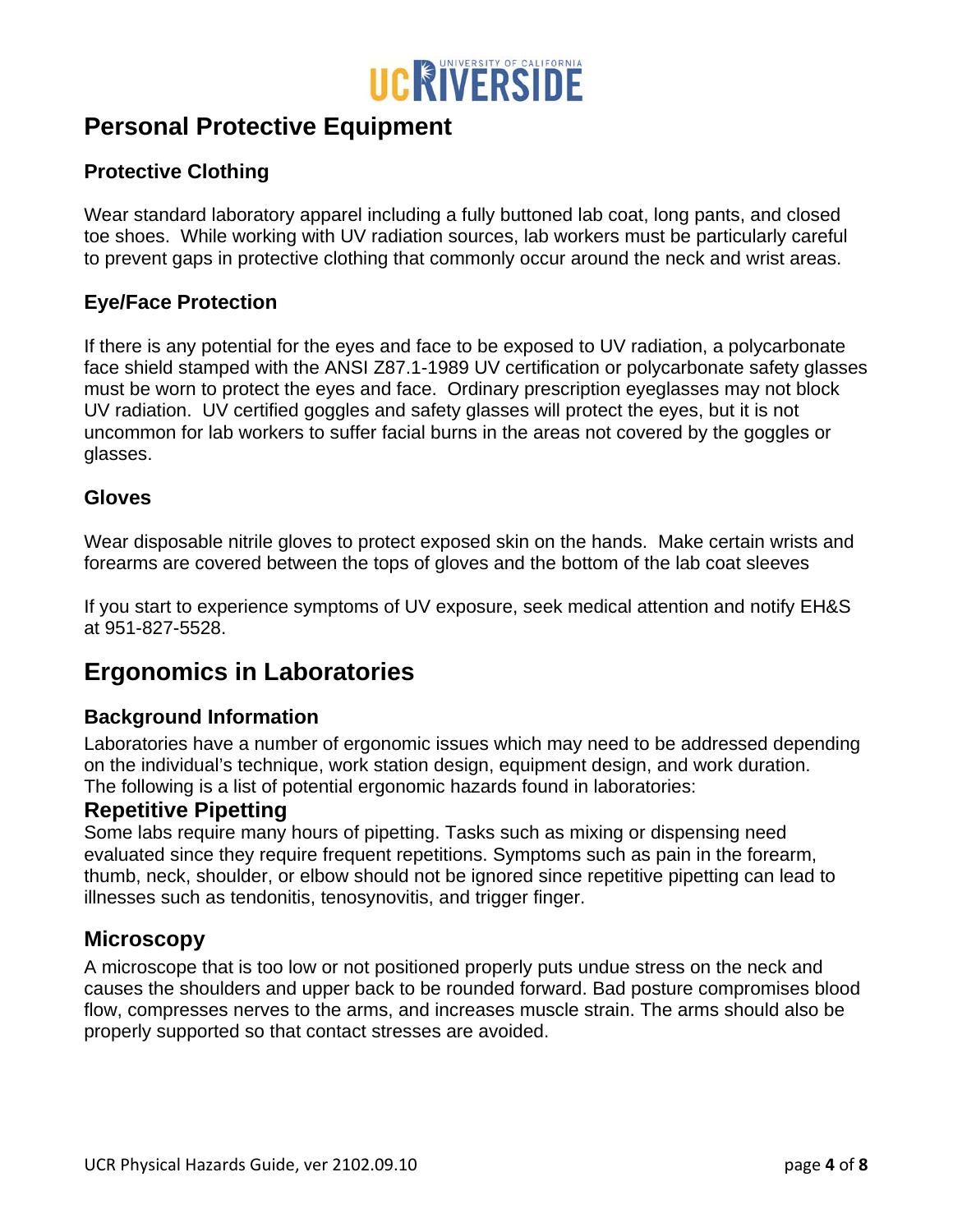

#### **Keyboarding and mouse use**

Many researchers spend hours entering data into the computer and generating reports. Desks, keyboards, mouse pads, and chairs should be at proper heights, computers should be placed directly in front of the worker, and proper wrist support should be available. Improperly designed workstations with repetitive motion could lead to illnesses such as carpal tunnel syndrome, tendonitis, or back and neck pain.

#### **Biosafety cabinets, work benches, glove boxes, and fume hoods**

Factors such as a worker's posture, heights of cabinets and hoods, leg room, adjustability, metal edges, and technique such as working with arms outstretched all affect the worker's health and safety.

#### **Micromanipulation & fine motor skills**

Frequent pinching, dissecting, twisting or unscrewing caps and stoppers require the repetitive use of the small muscle groups of the fingers and wrist.

#### **Microtome work & cryostat**

Microtome work predominantly affects histology technicians. Some ergonomic hazards may include unsuitable seat and microtome heights; the use of a manual rotary microtome requiring repetitive flexion and extension of the wrist, elbow, and shoulder; pinch grips for slicing or cover slip applications; and contact stress on the bench.

#### **Lifting centrifuge rotors**

Some rotors weigh up to 35 pounds. Rotors are in the bottom of the centrifuge so the worker has to bend over and reach inside to lift it leading to lower back strain.

#### **Overhead lifting**

Many labs store supplies on overhead shelves. Lifting items overhead creates an awkward lifting posture and, depending on the frequency and load, results in back pain.

#### **Standing in place**

Static loading may be experienced while standing in place for long periods of time (especially if the floors are not padded) resulting in back and foot pain.

#### **Flow cytometers**

**T**he worker must sit or stand in awkward positions to see the controls since the receiving port is on the bottom of the flow cytometer. This could require frequent bending of the neck and back as well as arm reaching.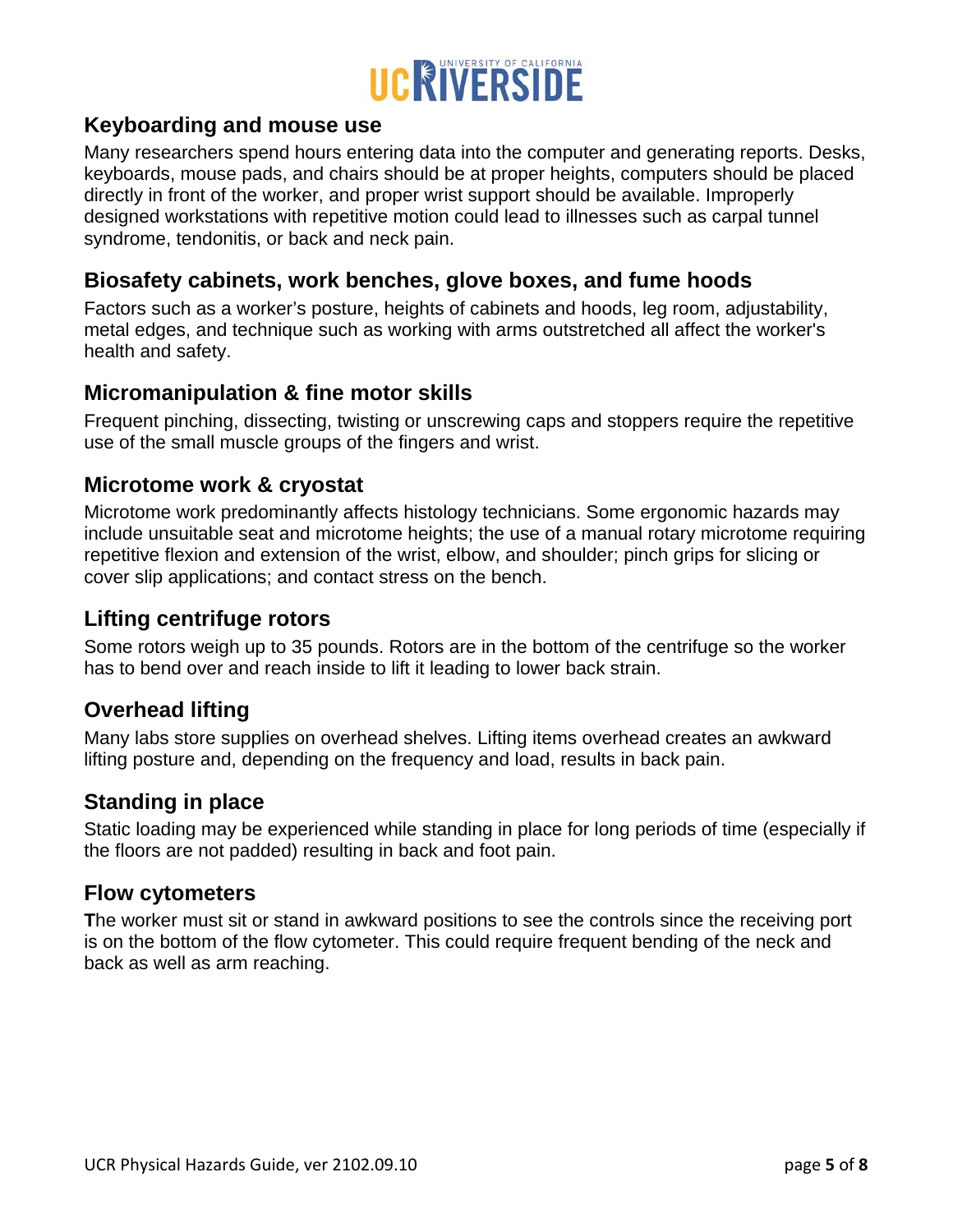

#### **Safety Measures**

#### **Repetitive Motion**

Persons performing repetitive tasks should keep the body in the neutral position, use automated equipment whenever possible, take plenty of breaks to rest muscles, and rotate the work among a number of people to decrease exposure time.

#### **Poor Posture**

Furniture and equipment should be arranged to accommodate the worker's neutral posture. This involves the placement of furniture and adjusting it to appropriate heights.

#### **Contact Stresses**

To deter contact stress, provide padding or round sharp edges. Providing proper support and furniture heights also reduces stresses.

#### **Repetitive Pipetting**

Use ergonomically designed electronic pipettors. Electronic pipettors are generally lighter than manual pipettors, require less force to operate, and have improved grip designs. Rotating tasks between workers to decrease exposure time also helps.

#### **Microscopy**

There are many ergonomic factors to consider when using a microscope, and more and more companies are making microscopes that are ergonomically designed. Microscope stations should not be cramped or inflexible. The researchers should sit in a neutral position with the ears above the shoulders and shoulders above hips. Arms should rest comfortably on the desk at a right angle.

- **Eye Tube-** Look for microscopes with adjustable, extended eye tubes that extend over the front edge of the bench. This allows the worker to sit back in the chair and prevents them from bending their neck or back forward.
- **Microscope height** The height of the microscope must be adjustable so that the eye piece is at the correct height. If it is not, use blocks or a stand to adjust the height or get a desk that is adjustable.
- **Desk or microscope stand** -The desk or table should allow the worker to rest his or her arms comfortably. Some labs provide padded support. The space under the desk should be cleared so that there is ample leg room.
- **Chairs** -The chair should be adjusted so that feet rest flat on the floor, and it should provide back support.

#### **Biosafety cabinets, work benches, glove boxes, and fume hoods**

Make sure there is ample legroom under the bench and an adjustable chair is provided. If bench heights are high, provide a sit/stand stool. Floors should be padded with mats. Edges of benches need to be rounded or padded.

For guidance on Ergonomic issues in laboratories, contact EH&S at 951-827-5528 or www.ehs.ucr.edu.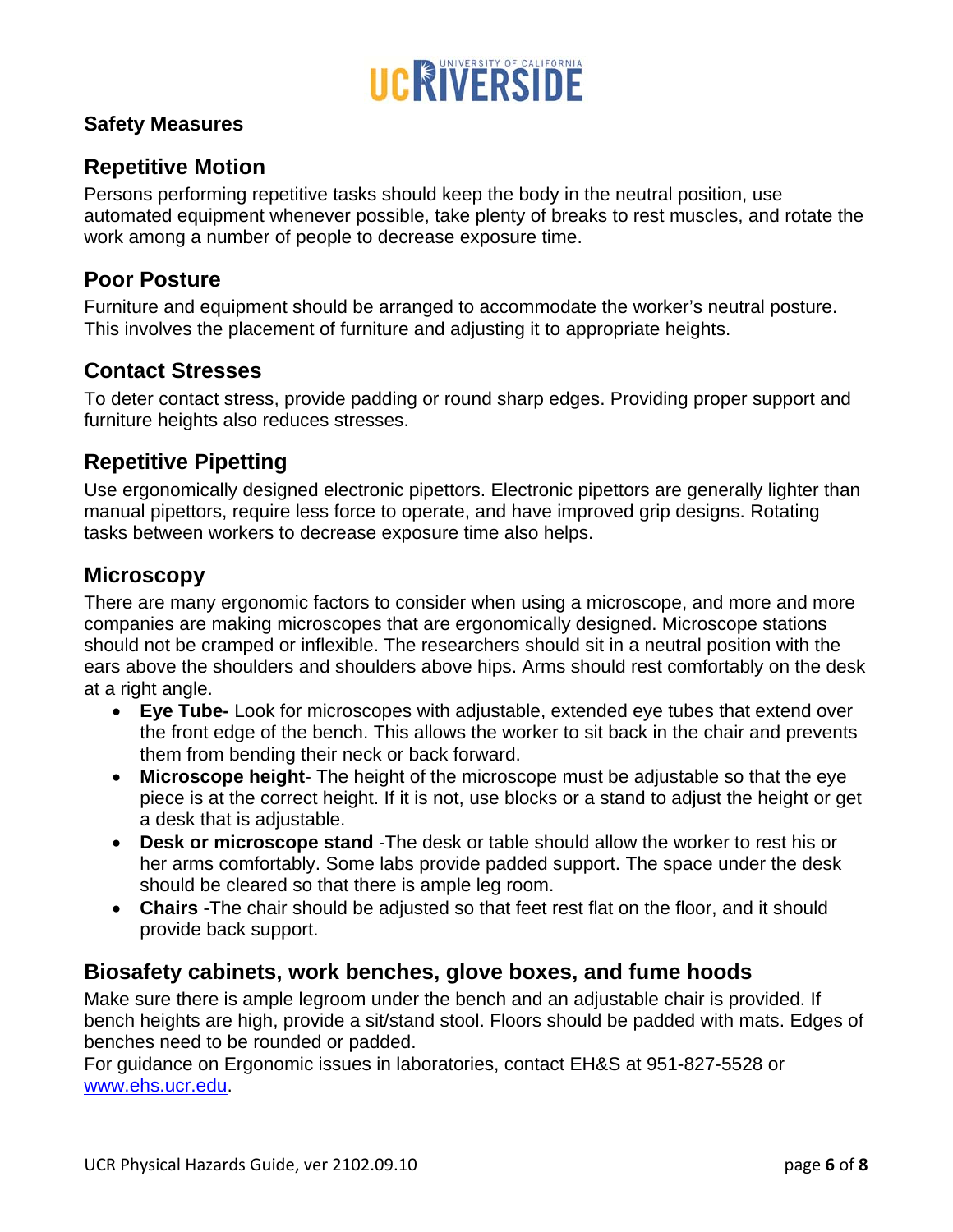# UCRIVERSIDE

# **Lighting**

### **Background Information**

Adequate lighting differs depending on the task being performed. Too little light will result in the individual not being able to see well enough to comfortably accomplish a task. On the other hand, too much light may cause the same problem because of glare, brightness or contrast and may also cause eye fatigue or strain over a period of time. Light is measured in units called a lux. Units of lux are equal to 1 lumen per square meter.

Lighting guidelines are concerned with the amount of light needed to carry out job functions. Lighting issues surface if there is not enough light, too much light, improperly positioned light, and excessive levels of contrast/shadows.

## *Potential Hazards*

- 1. Increased risk of injury from other hazards.
	- Slips, trips and falls
	- Impact and/or puncture wounds; bump into objects, unable to see moving parts, etc.
- 2. Makes the task at hand more difficult.

#### **Safety Measures**

- Be sure lighting is adequate and placed properly.
- Ensure that lighting is adequate for the task at hand.
- Use protective glasses to filter out harmful wavelengths.
- Do not have light sources aimed at the worker's eyes.
- Position light sources to the sides and above the work.
- Position lights so that shadows are not created.
- Ensure that background surfaces will not reflect or refract indirect light sources adversely on the work area.

Contact the Campus Industrial Hygienist at 951-827-5528 for guidance regarding proper lighting for your work area.

# **Cryogenic Materials**

#### **Potential Hazards**

The primary hazard of cryogenic materials is their extreme coldness. They, and all surfaces they cool, can cause severe burns if allowed to contact the skin.

#### **Safety Procedures**

- A. Cryogenic fluids shall be stored or handled only in containers designed for such use.
- B. When personal contact with a cryogenic fluid is possible, (as when preparing cold baths or dispensing liquid nitrogen) full face shields should be worn. Wearing of watches, rings, or other items that may trap the cryogenic material should be avoided.
- C. When gloves are worn while handling cryogenic materials, they should be dry, impervious and loose enough to be easily tossed off the hands. Potholders are preferred for handling cryogenic materials.